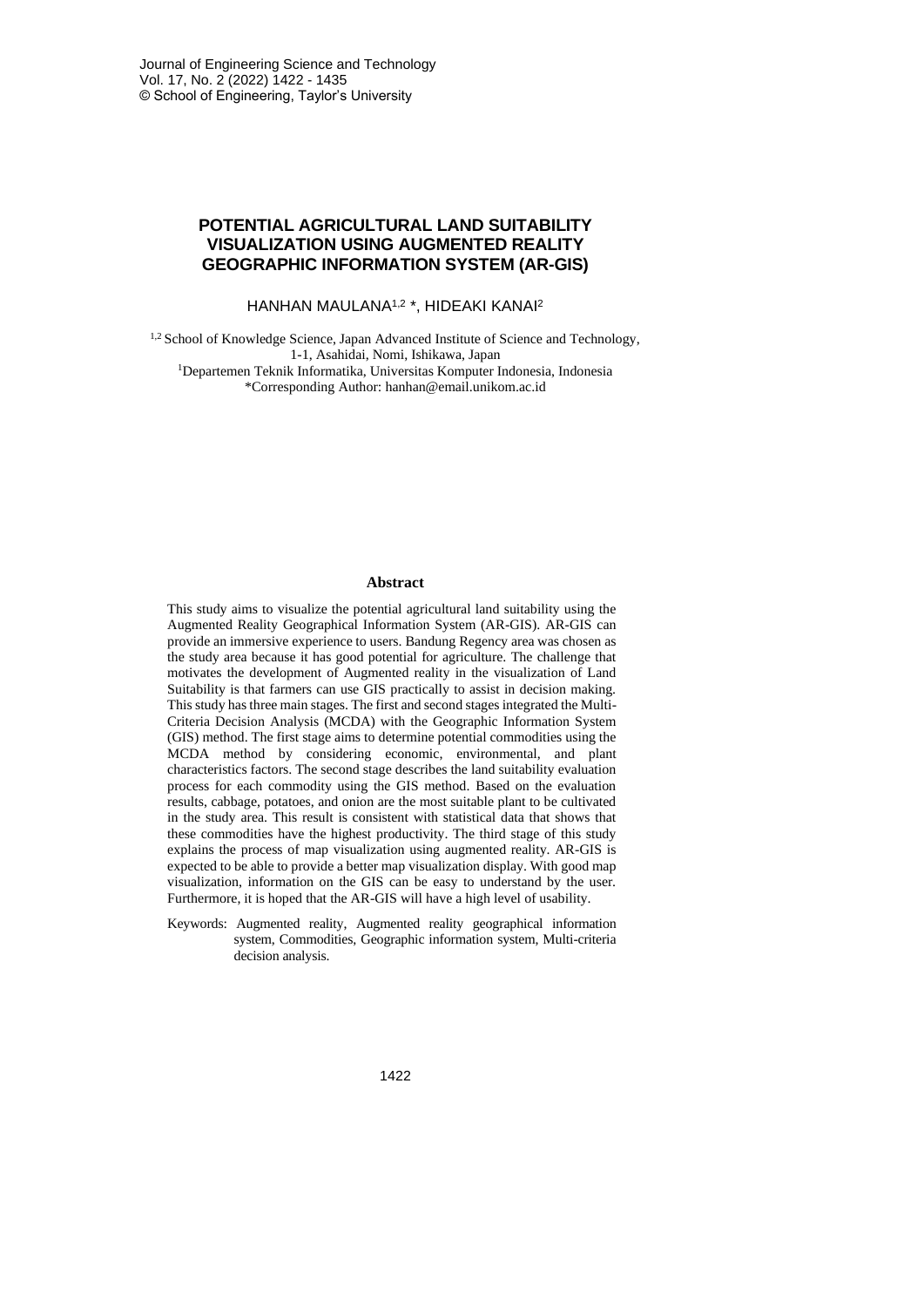### **1. Introduction**

Indonesia is a country that has a high population growth rate. Based on data taken from the Indonesian Central Statistics Agency (BPS), the Annual Population Growth Rate is 1.31%. In 2010 the total population of Indonesia was 238 million and then increased to 268 million in 2019. This increase in population causes food needs in Indonesia to be increased [1]. Indonesia is an agricultural country. Agriculture has a crucial role in meeting domestic food needs [2]. Unfortunately, the agricultural sector in Indonesia continues to decline [3]. One of the factors causing the decline in agricultural productivity in Indonesia is crop failure.

Augmented reality (AR) is a computational technology that has been applied in various fields. Currently, AR can integrate the Real World and the virtual world. Many game applications use AR to represent the real-world environment [4-6]. With the same map as the real world, users can have a similar exploration experience to the real-world explorations. Providing map visualization in 3D is a challenging task for GIS developers. Augmented reality can display 3D objects well without being limited to the screen area of the device. Augmented reality also provides a new way to interact with 3D Maps [7]. Researchers utilize the augmented reality to provide an immersive experience to users [4, 8]. Researchers also explain that augmented reality can improve the understanding of 3D maps. Unity3D is a game engine that is well known among software developers. Unity3D can develop Augmented reality applications. However, this game engine does not have a projection/ coordinate system. The projection/ coordinate system is the most critical element in creating a GIS. The Mapbox extension for unity can handle the lack of Unity3D in managing spatial data by providing a projection / coordinate system.

Land evaluation is a process for predicting the land suitability to specific land uses in an area (land). According to the Food and Agriculture Organization of the United Nations (FAO), climate, soil, and topography are three important factors in land evaluation. The Indonesian Ministry of Agriculture also provides guidelines for conducting land evaluations for commodities cultivated in Indonesian regions [9]. However, to conduct land evaluation, a large amount of spatial data is required [10-13]. Research on land evaluation has been conducted. Herzberg et.al., conducted land evaluation by combining science with local farmers' knowledge [13]. Similar researches are carried out in many developing countries and have high agricultural potential such as Vietnam, Thailand, and India [14, 15, 16]. In Indonesia, research on land suitability evaluation is designated for one specific crop [17, 18]. So, it is not easy to compare land suitability between commodities.

This study conducted a land evaluation by combining MCDA with GIS techniques. In the first stage, the Analytical Hierarchy Process (AHP) method is used to select commodities that have the most significant potential for cultivation in the study area. The second stage is an evaluation of agricultural land by considering the physical conditions of the land. The physical conditions of the evaluated land are climate data, land topography, and soil conditions. The GIS method used to analyse the land is the weighted overlay method. By combining the MCDA and GIS methods, the land evaluation results will be more accurate and relevant. In addition, we can compare the suitability of land between commodities. So, farmers have reasonable consideration when deciding which commodities should be planted. The last stage describes the visualization process of maps by utilizing augmented reality technology. The processed map is then uploaded to the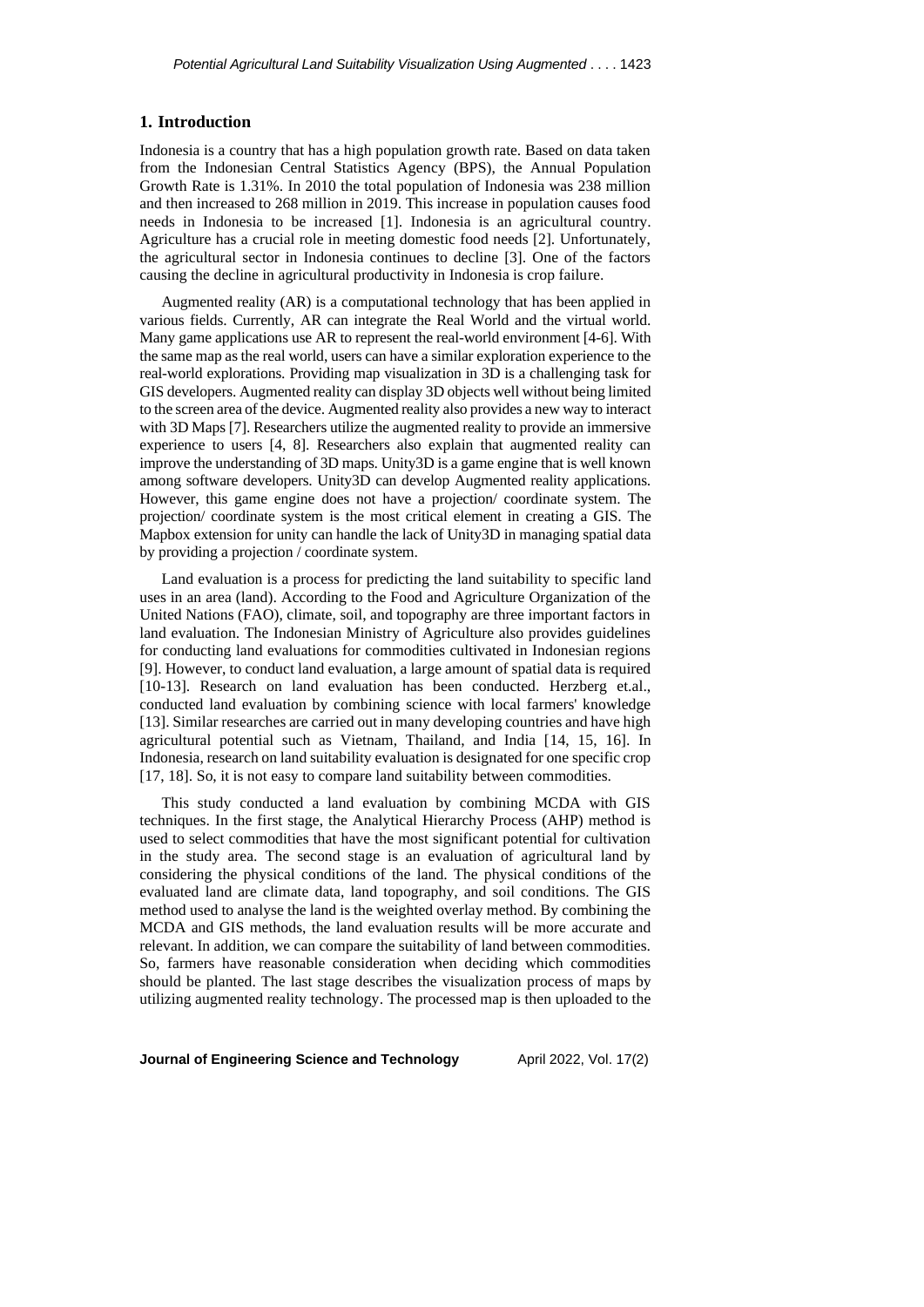Mapbox cloud and converted into Mapbox tile set format. Unity3D scene integrates the map in the Mapbox cloud into an AR-Map. AR Maps is expected to help farmers in the decision-making process regarding the selection of agricultural commodities. With the land suitability map, it is also expected to reduce the risk of crop failure.

### **2. Related Work**

Agriculture has a significant influence on the food needs of a region. To meet food needs, farmers do various ways to increase agricultural productivity and reduce the risk of crop failure. Various studies use the decision-making system to assist farmers in increasing productivity and reducing the risk of crop failure. Land suitability assessment is one alternative. The geographical factor's role is significant in decision-making in the agricultural sector. Therefore, the role of geographic information systems (GIS) in agriculture is very crucial [19, 20]. Land suitability evaluation helps farmers in land management. Furthermore, good land management can create a sustainable agricultural system [21].

The land evaluation process often uses various methods. One of the most appropriate methods is the Multi-Criteria Decision Analysis (MCDA) method [10- 14]. Ostovari et al. [22] used the MCDA for land evaluation by considering the effects of the environment on fertile land [21]. Other studies also apply MCDA to assist in decision-making to support agricultural processes such as land suitability evaluation for irrigation [23, 24]. One method that uses the MCDA approach is the Analytical Hierarchical Process (AHP) method. Criticism of the use of the AHP method in decision-making often occurs. It is because AHP tends to have problems such as rank reversal phenomena [25, 26]. However, combining AHP with one of the GIS methods can provide an appropriate decision [27, 28]. The weighted Overlay method is a GIS method that uses AHP weighting in overlaying map layers [26]. Researchers integrated this method for land suitability assessment for various crops such as tea, coffee, rapeseed, and even seaweed [21, 22, 29, 30]. This research proves that the integration of MCDA and GIS methods is an appropriate method for land suitability.

GIS can visualize maps very well. Unfortunately, the implementation of GIS is less than optimal [3]. It is because very few farmers can operate GIS directly. GIS is generally computer-based, but farmers are not familiar with computer systems [4]. There are various ways to improve GIS usability. One of them is enriching the GIS with better visualization and interaction [5-8]. In addition, many researchers are developing mobile-based GIS to improve familiarity aspects [30, 31]. The researchers concluded that the ease-of-use GIS and good map visualization makes it easier for users to understand the map [4-8].

GIS Interaction Development is a challenging topic. Researchers use the game engine's capabilities to enrich interactions. Merging the real-world environment and the virtual world can create an immersive experience for the user. Carera et.al. [32], using Augmented reality to improve understanding of spatial data. Researchers take advantage of the visualization and interaction capabilities of the game engine to display geospatial data [6-8]. However, game engines still have limitations. The limitation is that the game engine does not yet have a projection/coordinate system, so it is still relatively difficult to develop a complete GIS.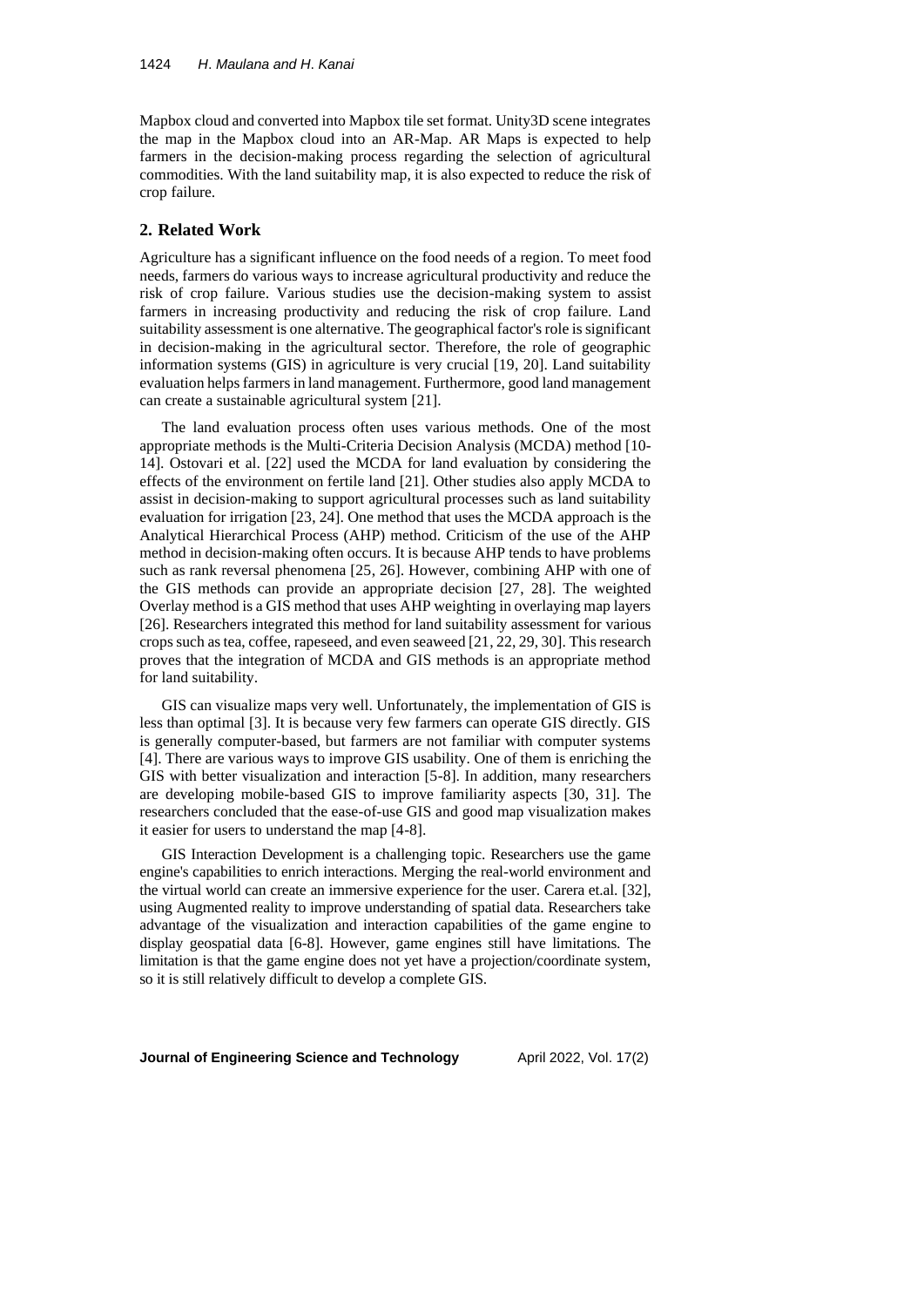Unity 3D is one of the well-known game engines. Researchers take advantage of Unity 3D's ability to visualize geospatial data with Augmented reality [32, 33]. This game engine supports adding extensions to develop various applications. Mapbox SDK extension is one of the extensions that allow Unity3d to process geospatial data. With this Mapbox extension, Unity 3D has a Projection system to manage spatial data. Laksono et al. [8] used Mapbox SDK extension in Unity to visualize topographic data. This SDK allows unity3D to develop GIS. With the addition of the Mapbox Unity SDK, Unity 3D game engine can have a coordinate system like other GIS Builder software.

# **3. Method**

This research is divided into three stages. The first stage is to determine the commodities that have the best potential to be cultivated in the research area. This stage uses the AHP method to select potential commodities. The second stage is to evaluate the land suitability using GIS method. This evaluation process is based on the physical land characteristics, such as climate, soil, and topography factors. The last stage is visualizing the map using augmented reality technology. The map is processed and saved into the cloud database. The map is then accessed to be integrated with the scene in unity3D.

### **3.1.Analytical hierarchical process**

 $\mathbb{R}^n$ 

The process of determining the potential commodity consists of four main steps. The first step is to select the criteria and sub-criteria. The second step is to construct a hierarchical structure. The third step is to create pairwise comparison matrix based on the value of each criterion's relative importance. The final step is to calculate the matrix and check it is consistency. Figure 1 describes the steps of the process of determining potential commodities using the AHP method



#### **Fig. 1. The steps for determining potential commodities use the AHP method.**

In implementing the AHP method, consistency checking is crucial. The value of the Consistency Ratio (CR) shows the level of consistency in the paired matrix. If  $CR$  = 0.1, then there is no random scoring in the matrix. Its means that the pairwise comparison matrix is acceptable. CR value is calculated using Eq. (1)

$$
CR = \frac{CI}{RI} \tag{1}
$$

where CR is Consistency Ratio, RI is Random index value defined by Saaty [34], and CI is consistency index calculated using Eq. (2).

$$
CI = \frac{\lambda_{\text{max}} - n}{n - 1} \tag{2}
$$

where *n* is total number of compared criteria. For calculation of  $\lambda_{\text{max}}$  which is the matrix largest eigenvalue used Eq. (3).

$$
\lambda_{\text{max}} = \frac{\sum_{y=1}^{2n} w_x * c_{xy}}{n} \tag{3}
$$

**Journal of Engineering Science and Technology** April 2022, Vol. 17(2)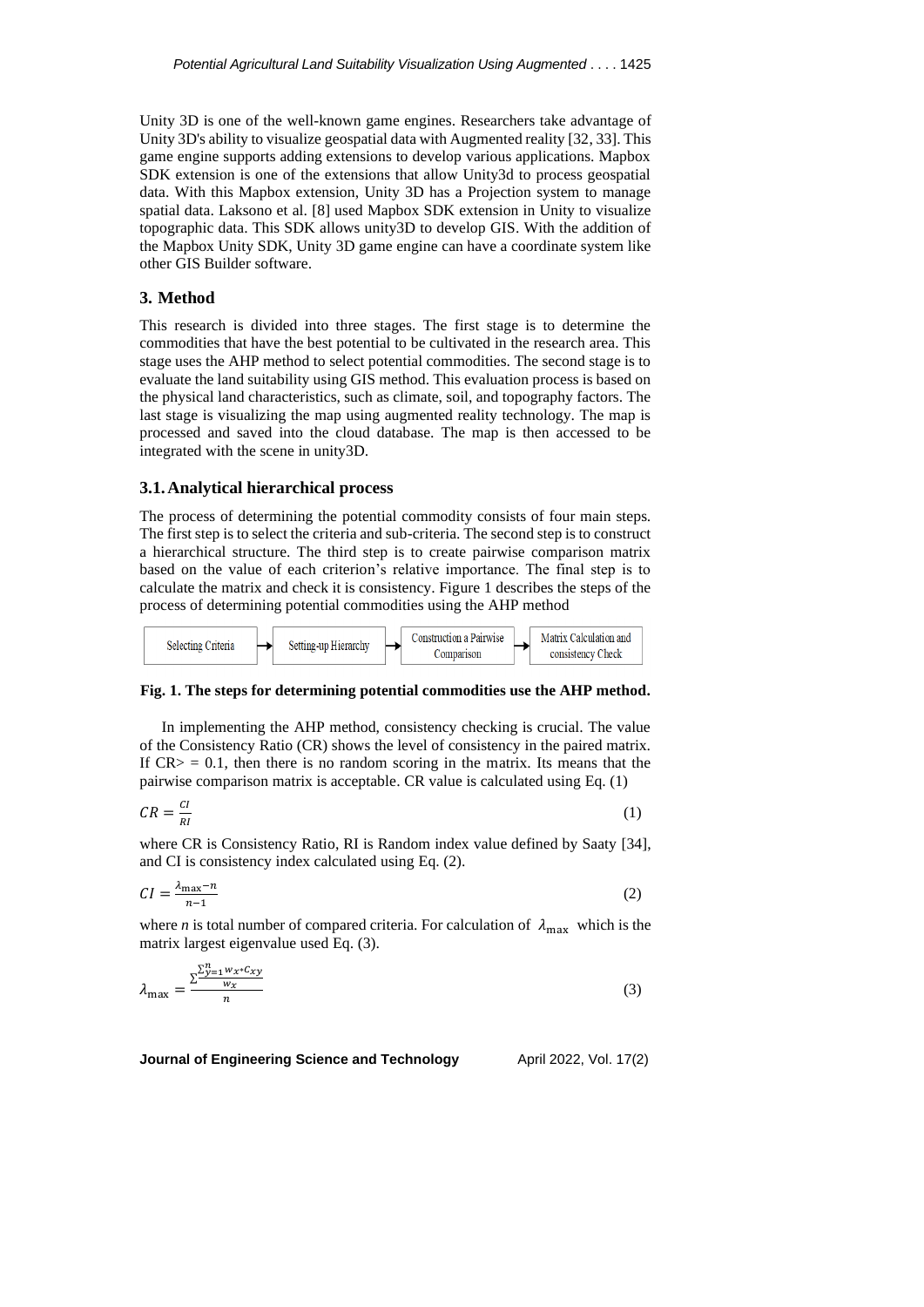where  $w_x$  is weight of criteria x and  $C_{xy}$  is level of importance of each criterion.

### **3.2.GIS base evaluation**

The land evaluation process using the GIS technique consists of four main steps. The first step is data collection. Land characteristics data are collected from an open data portal. The second step is pre-processing data by clipping and reclassifying the map layer. The third step is the map overlay process. The reclassification process on the map is based on literature studies and land suitability assessment guidelines issued by the Indonesian Ministry of Agriculture. In the final step, a land suitability map is obtained for each commodity. Figure 2 illustrates the process of land evaluation using GIS techniques.



### **Fig. 2. Land evaluation using GIS techniques.**

The thematic layer is overlaid using the weighted overlay method to provide the land suitability map. The weighted overlay method is the most often used method for evaluating land suitability. This method is an effective method for managing raster data. It can integrate the layer according to the criteria in the AHP method. Equation (4) is applied to overlay each thematic layer

$$
s = \frac{\sum W_i s_{ij}}{\sum W_i} \tag{4}
$$

Where,  $W_i$  is the factor of criterion weight,  $S_{ij}$  is the spatial map class weight, and s is the spatial unit output value.

### **3.3.Augmented reality GIS**

The augmented reality development process begins with editing raster and vector data. The Mapbox cloud stores the map layer data and covers it as tile sets of data. Unity3D integrates these layers into a scene [8]. The custom C # script is combined with other game assets to interact with objects on the map. This research uses the marker less augmented reality method. Figure 3 describes the map processing process in AR-GIS.



**Fig.3. The map processing process in AR-GIS.**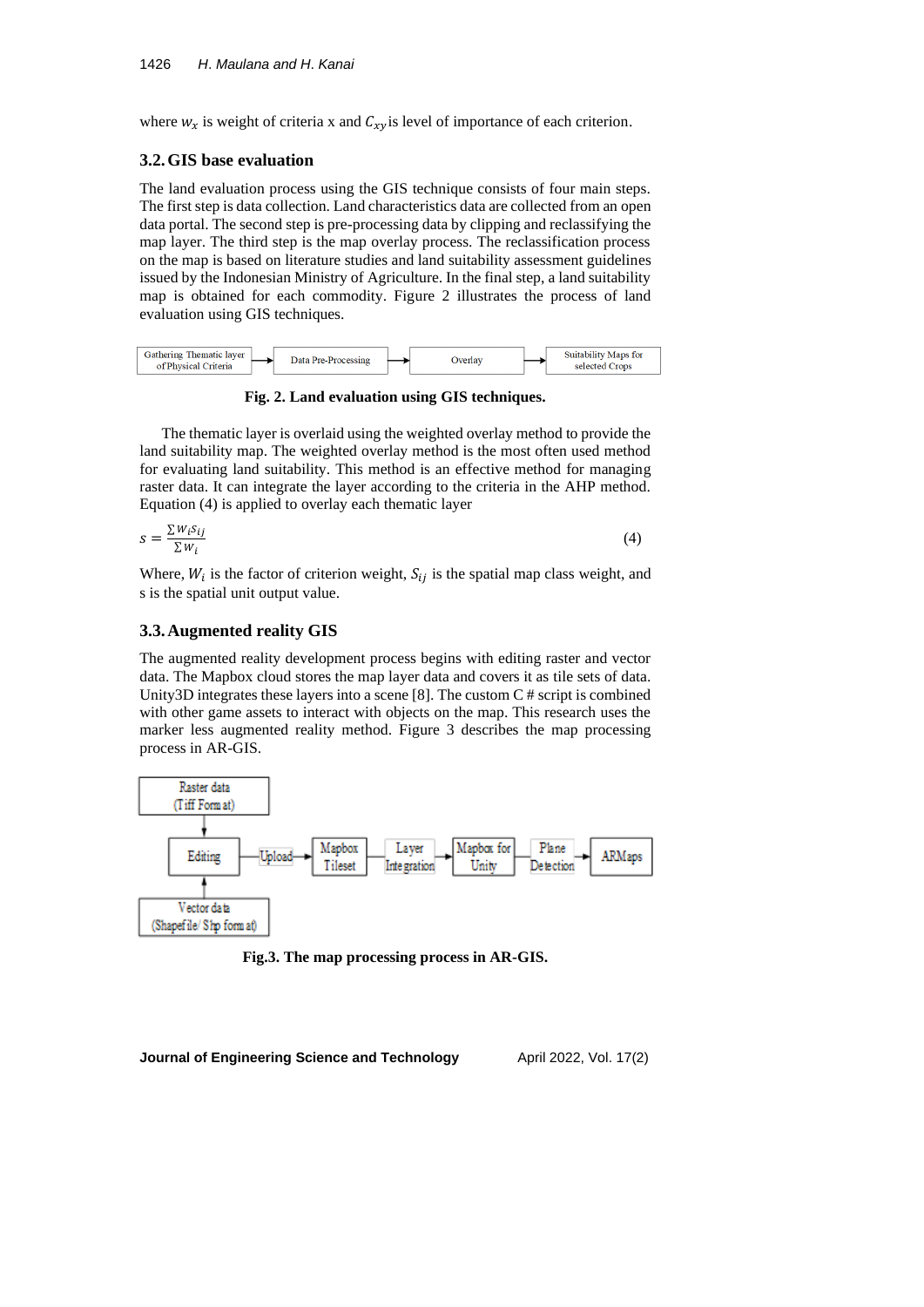The marker less method increases the reusability of using AR. Users do not need specific markers to display digital elements. First, the camera will detect the plane/surface then the user will provide the interaction to position the map. Then the map is visualized based on the anchor point defined by the user. Figure 4 describes the AR GIS concepts.



**Fig. 4. The AR GIS concepts.**

#### **4. Result and Discussion**

To obtain right criteria, a hierarchy is arranged into three levels. The goals to be achieved are used as the foundation of the hierarchy. After determining the goals, the next step is to develop criteria and sub-criteria. The criteria chosen are economical, plant characteristics, and environmental characteristics. Figure 5 describes the hierarchical structure used for commodity selection using the AHP method. These factors were selected because they have a significant influence on the process of cultivating agricultural commodities. To determine the sub-criteria used a combination of data taken from the knowledge of farmers, the Indonesian Ministry of Agriculture as well as relevant literature [13, 18-20]. A pairwise comparison matrix is used to determine the priority order of each criterion [13, 21, 22]. The importance level of each criterion is compared and given a decimal value according to the defined provisions. Then the matrix is normalized. The result of this normalization stage is the weight value of each criterion. The results were validated by calculating the consistency ratio value. The consistency ratio obtained is 0.0819. This value  $\leq$  0.1 means that the CR values are consistent [21].



**Fig. 5. Hierarchy of criteria for potential commodity selections.**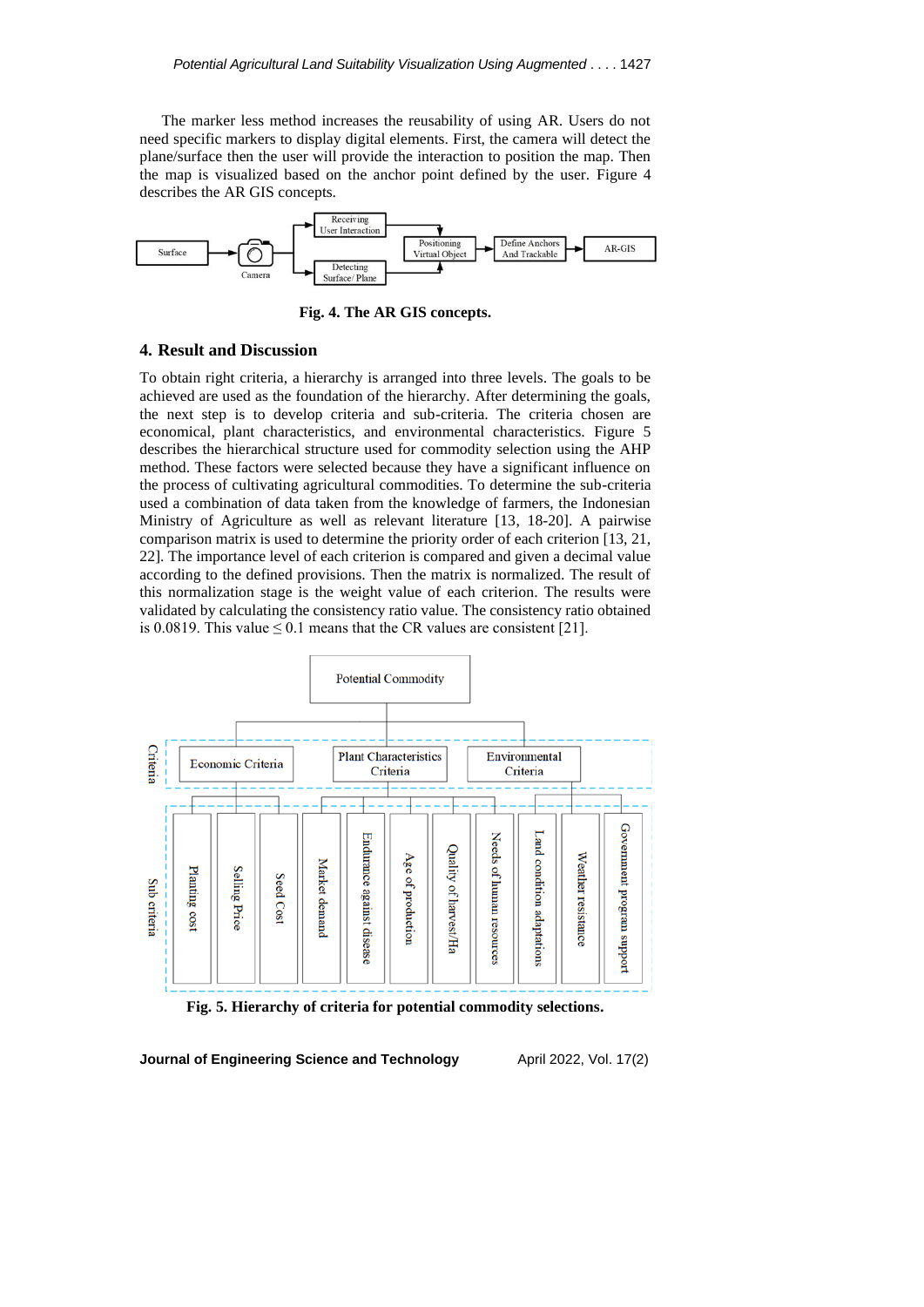The weighting process is not only for the criteria but also for each alternative. This weighting process is carried out to calculate the final ranking of each alternative. Based on the final ranking calculation, cassava, sweet potato, onion, potato, and paddy are the most potential commodities cultivated in the study area. The next step is the land evaluation process using GIS Method. Bandung Regency was chosen as the study area because it has a large agricultural area. Figure 6 shows a map of the study area and the existing agricultural land in the study area.

Data Sets that are openly available on several open data sites are used to carry out the land evaluation process. Three criteria were selected as input layers for the land evaluation process. Then nine thematic layers were created as the basis for evaluating land suitability. Figure 7 describes the nine thematic layers that illustrate the general land conditions in the study area. Each thematic layer is reclassified and given a weight based on land suitability evaluation guidelines for the agricultural commodities conduct by the Indonesian Ministry of Agriculture's agricultural research and development agency [9]. Each commodity has different suitability parameters from other ones.



**Fig. 6. Study area.**

Data Sets that are openly available on several open data sites are used to carry out the land evaluation process. Three criteria were selected as input layers for the land evaluation process. Then nine thematic layers were created as the basis for evaluating land suitability. Figure 7 describes the nine thematic layers that illustrate the general land conditions in the study area. Each thematic layer is reclassified and given a weight based on land suitability evaluation guidelines for the agricultural commodities conduct by the Indonesian Ministry of Agriculture's agricultural research and development agency [9]. Each commodity has different suitability parameters from other ones.

To overlay the map, it is necessary to assign weights to each layer's criteria [11- 14]. This weight value shows the difference in the importance level of each criterion for each commodity. The method for determining each parameter weight is the same as the method for determining the weight when selecting potential commodities. The process of determining the weights uses two methods, namely online group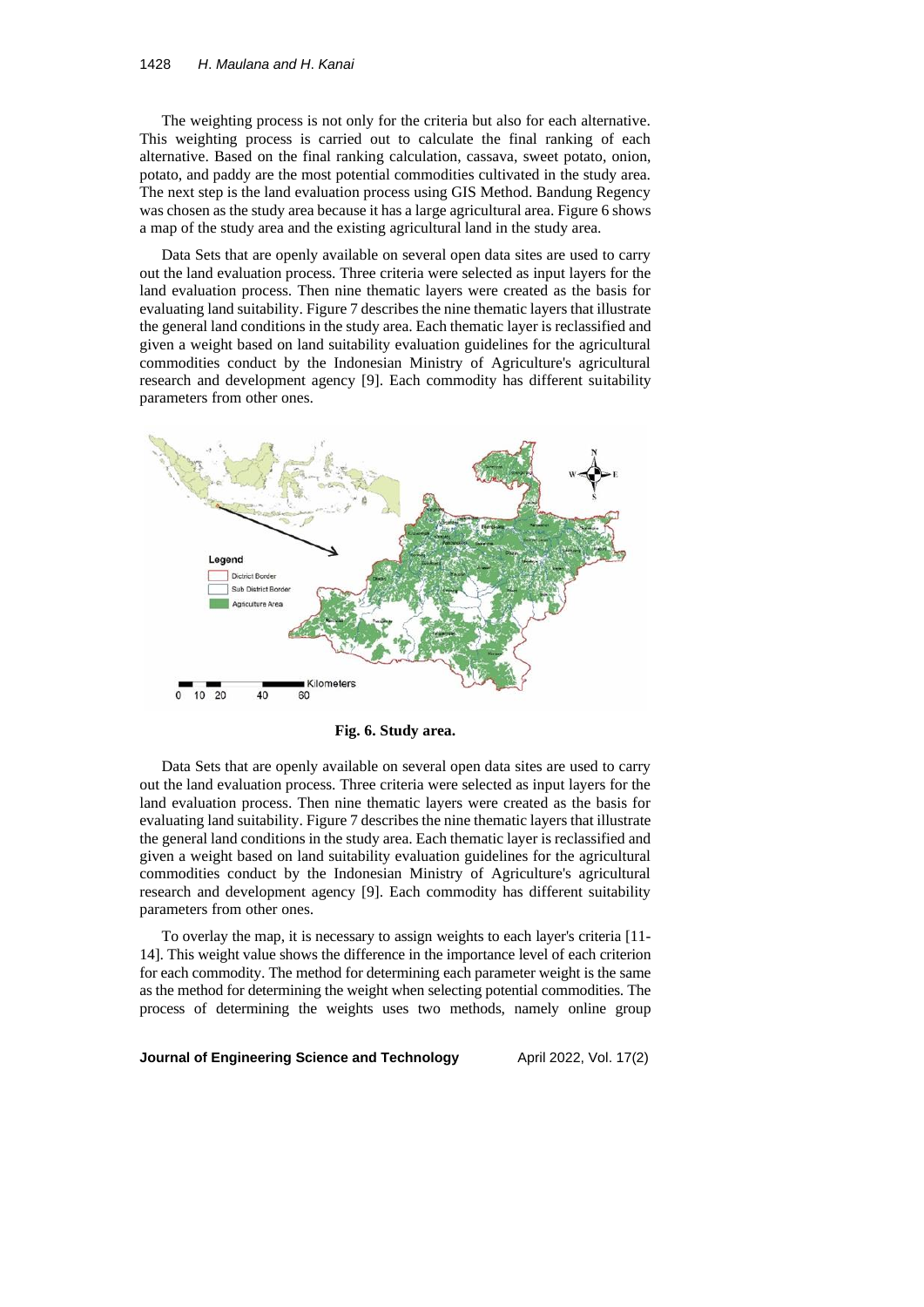

discussion, and online questionnaire. Thirty farmers participated in the weighting process. Table 1 describes the overall weight criteria for each commodity.

**Fig. 7. The thematic layer of physical criteria in the study area: a. soil type; b. Base Saturation; c. Precipitation; d. Soil texture; e. Slope; f. Temperature; g. Elevations; h. Soil depth; i. Agriculture land use.**

| <b>Sub Criteria</b>         | <b>Rice</b> | Onion | Cassava | <b>Potatoes</b> | <b>Sweet</b><br><b>Potatoes</b> |
|-----------------------------|-------------|-------|---------|-----------------|---------------------------------|
| <b>Soil Depth</b>           | 0.08        | 0.09  | 0.17    | 0.10            | 0.15                            |
| <b>Soil Texture</b>         | 0.10        | 0.11  | 0.16    | 0.12            | 0.15                            |
| <b>Soil Base Saturation</b> | 0.09        | 0.09  | 0.11    | 0.09            | 0.11                            |
| <b>Soil Type</b>            | 0.11        | 0.15  | 0.17    | 0.13            | 0.15                            |
| <b>Temperature</b>          | 0.12        | 0.11  | 0.07    | 0.15            | 0.09                            |
| Precipitation               | 0.15        | 0.15  | 0.06    | 0.13            | 0.07                            |
| <b>Elevation</b>            | 0.11        | 0.09  | 0.10    | 0.13            | 0.10                            |
| <b>Slope</b>                | 0.09        | 0.08  | 0.09    | 0.09            | 0.08                            |
| <b>Agriculture land</b>     | 0.15        | 0.13  | 0.07    | 0.06            | 0.10                            |
| use                         |             |       |         |                 |                                 |

**Table 1. Overall weight criteria for each commodity.**

The overlay process for each thematic layer produces land suitability classes for potential commodities in the study area. Land suitability is grouped into four classes; very suitable (S1), suitable (S2). marginally matched (S3) and not suitable (N) [9, 10, 16]. Figure 8 shows the agricultural land suitability for the five potential commodities to be cultivated in the study area.

The agricultural land in the study area has suitable conditions (S2) to cultivate onions covering 71% of the total agricultural area. Covering 70% of the agriculture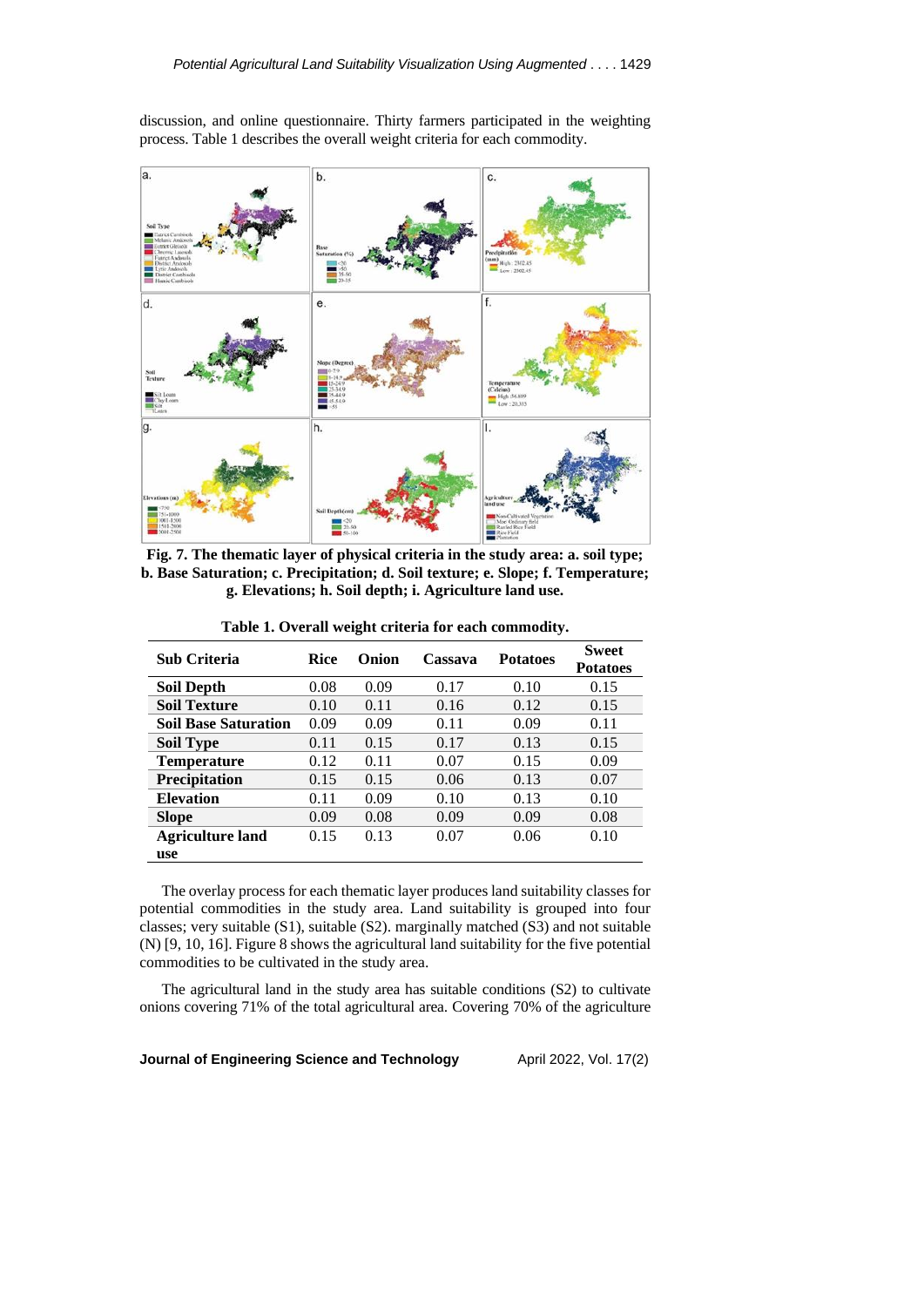area has suitable conditions (S2) to cultivate cabbage and covering 64% of the agriculture area has suitable conditions (S2) to cultivate potatoes. This result is in accordance with the data obtained from the Bandung Regency Agriculture Office. That data shows that the production of these tree commodities is better than other commodities [23]. The overlay method produces a land suitability map (Fig. 8). This map is expected to give an overview of the potential of agricultural land in the study area. This map can also be used when selecting commodities. With the land suitability map, it is hoped that the risk of crop failure experienced by farmers can be minimized.



**Fig. 8. Land suitability map for each commodity, a. land suitability of onion, b. land suitability of cabbage, c. land suitability of potatoes, d. land suitability of rice, e. land suitability of sweet potatoes, f. land suitability of cassava.**

This study visualizes a map using augmented reality technology. Mapbox cloud stores each thematic layer. Each thematic layer is converted into a tile set layer. each tile set has a unique ID to call in the unity3D scene. The layers that are stored in the Mapbox are then called and imported into the unity3D scene using the Mapbox for unity extension. The map abstraction on the Mapbox Unity consists of three main structure layers. The first layer structure is the terrain layer. This layer is used to create 3-dimensional topographic maps.

The second layer structure is the Imagery layer. The imagery layer is overlaid into the terrain layer to create the appearance of the earth's surface that the user wants. Imagery layer using open street map tile. The developer map can also customize the imagery layer using Mapbox studio.

The third layer is the vector layer. GIS uses vector layers to provide information on the map. In the AR-GIS the factor layers are arranged based on the data requirements of the land evaluation process. This study uses a Custom C# script (i.e., "Modifier") to interact with map objects. Modifiers are applied to each layer to display the map attributes and information on the map. Figure 9 shows the map abstraction from AR-GIS.

Unity3D provides standard features for interacting with game objects in the scene. However, providing user-oriented interaction requires adjustments to the interaction algorithm. In the AR-GIS the interaction functions are assigned to the touchscreen using Custom C# Scripts. Figures  $10(a)$  and (b) show the interaction functions applied to touchscreen and examples of interaction algorithms.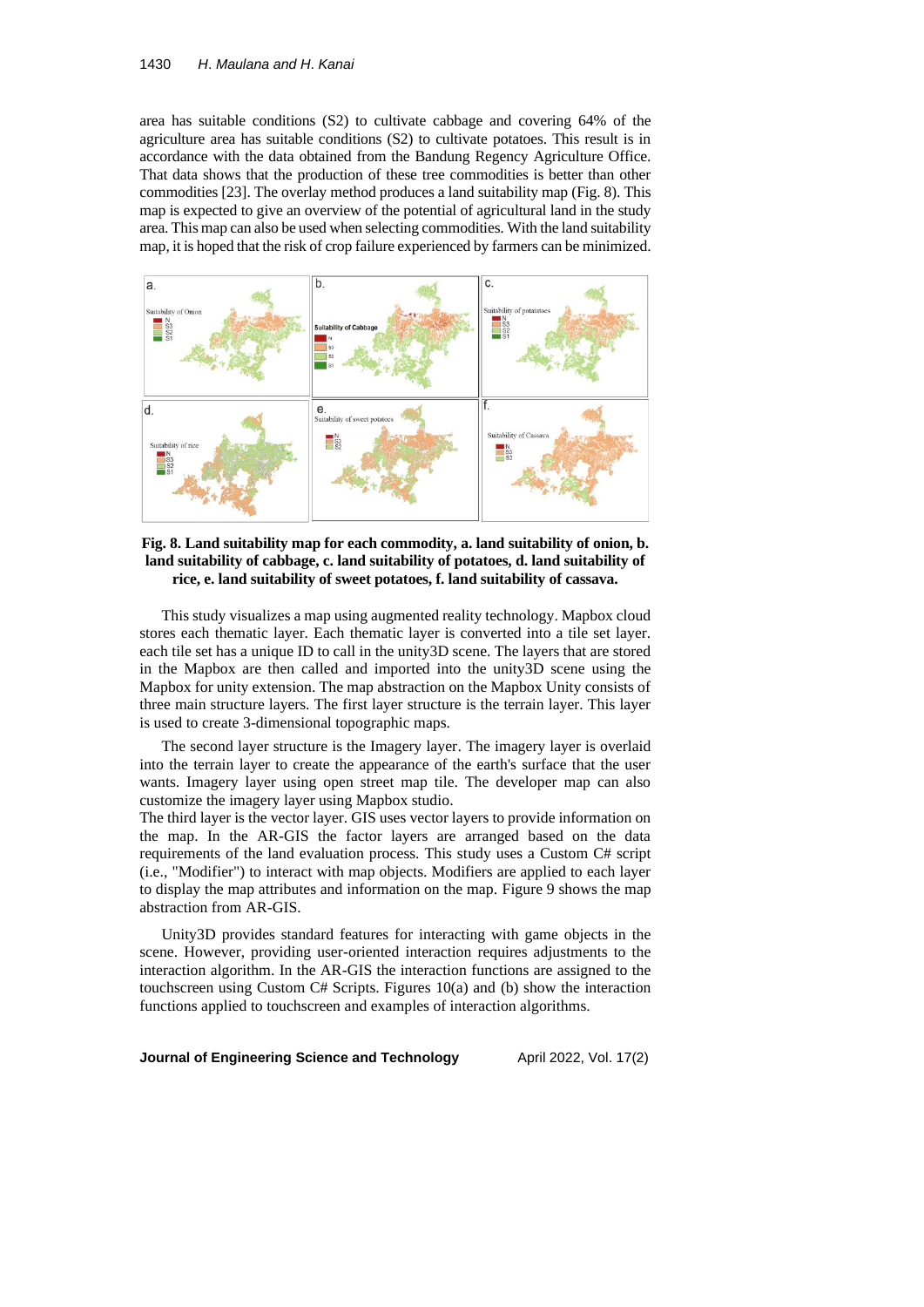

**Fig. 9. The map abstraction from AR-GIS.**



**Fig. 10. Map Interaction a. The interaction functions applied to touchscreen, b. examples of interaction algorithms.**

AR-GIS was built using the marker less augmented reality method. This method is used to increase the usability level of AR-GIS. Systems built using Plan detection algorithms to generate digital elements in AR-GIS. With this algorithm, the user can display the map on a flat area such as a table or floor. Figures  $11(a)$  and (b) show the resulting plane detection and Augmented Reality Map (AR-Map).

The system was tested using the functional testing method. This test is an initial test by a developer. The testing process aims to make sure all functionality on the map can work properly. The test results show that the system has all the required functionality. However, there are still some weaknesses in building AR-GIS using Mapbox Unity. The first weakness is related to the performance of AR-Maps. AR-Map presentation performance still depends on hardware capabilities. So that, it needed further testing process to analyse the system performance in displaying the map. This condition is in line with the results of research conducted by other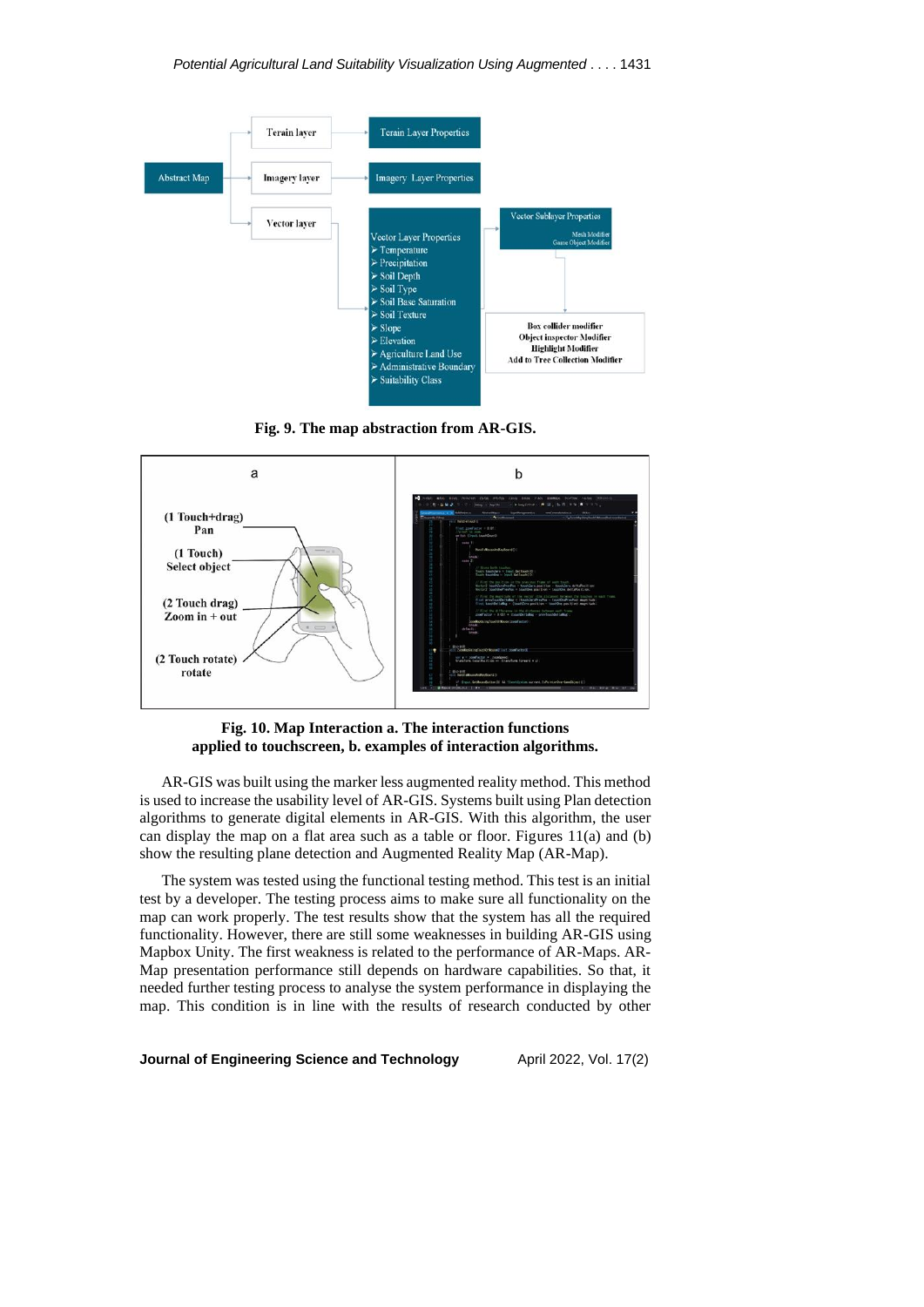### 1432 *H*. *Maulana and H*. *Kanai*

researchers [24, 25]. It states that hardware capabilities affect system performance. The second weakness is that because the tile set is stored in the Mapbox cloud, the map loading time depends on internet speed. Overall, the use of AR technology provides a new way of maps visualizing and interacting with GIS. Another advantage is that the AR map visualization is not limited to a small screen. In the future research, with AR, it is possible to create GIS that supports collaborative work between users. The presentation of information visualization needs to be explored more deeply. Unity 3D can describe topographic conditions in an attractive way. The addition of animation and automatic camera movement can also enrich interactions in AR-GIS.



**Fig. 11. AR-GIS output; a. Plane detection b. Augmented reality map.**

# **5. Conclusion**

This study describes the process of visualizing the potential agricultural land suitability using the Augmented Reality Geographical Information System. The first and second stages describe the land evaluation process by combining the multicriteria decision analysis method with the overlay technique using GIS. The method used is the AHP method using tree main criteria and 11 sub-criteria. Based on the calculation results, there are five plants with the most potential to be developed in the study area. After selecting the most potential commodity, the land suitability is evaluated by overlaying nine thematic layers of criteria as input. The nine thematic layers of criteria consist of topography, soil and climate factors. The classification of each land suitability parameter is assessed based on the land suitability assessment guidelines issued by the research and development agency of the Indonesian Ministry of Agriculture. The overlay of nine selected thematic layers produces a land suitability map for potential commodities in the study area. The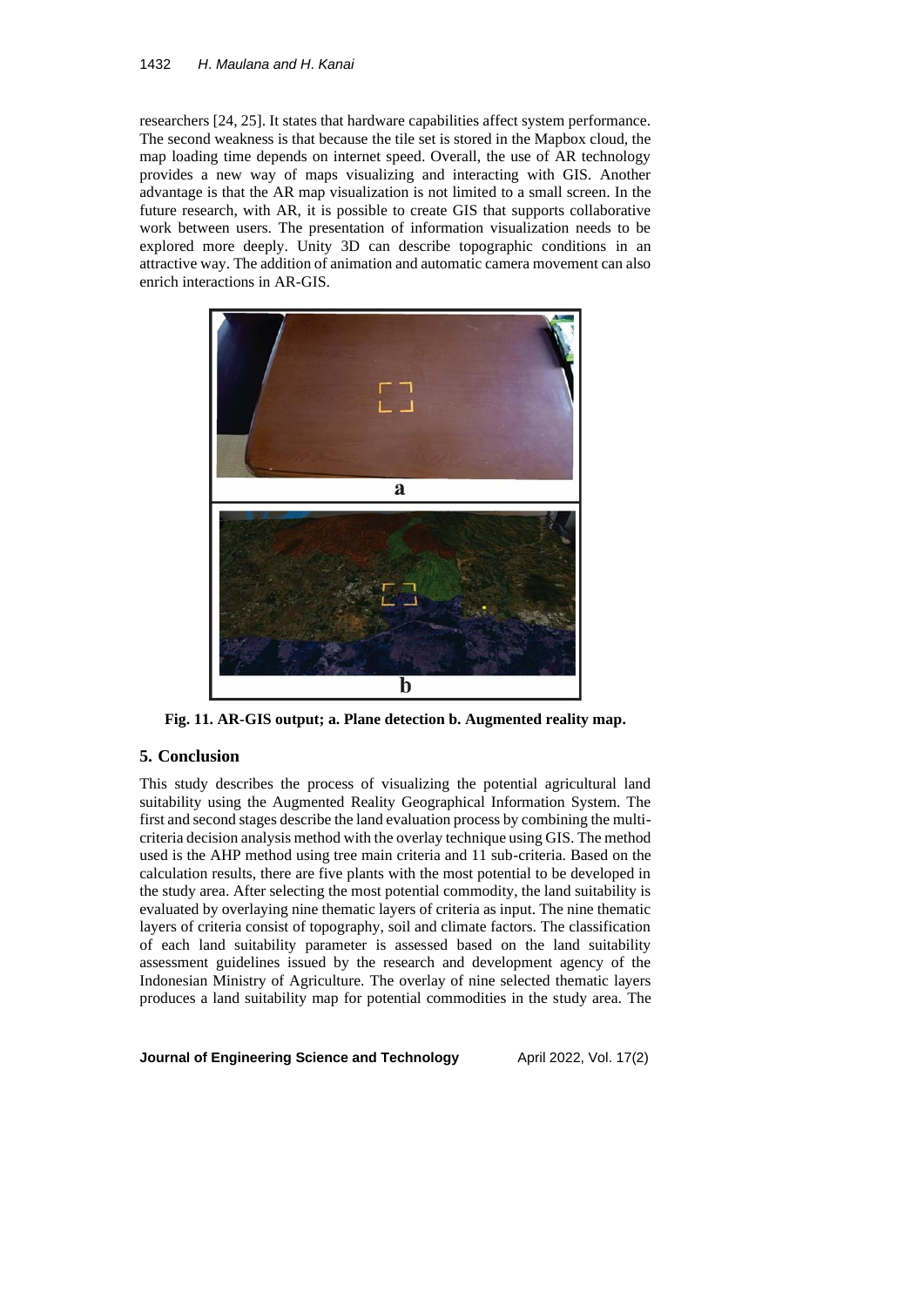overlay process results shows that most agricultural land in study area is suitable for cultivating onion, Cabbage and potatoes commodities. By conducting a land evaluation process using a combination of these methods, more accurate and relevant results can be obtained. This result is also can be one of the consideration factors for selecting commodities. By selecting the right commodity for fair agricultural land use, it is hoped that the risk of crop failure can be reduced. The final stage of this research is visualizing the map using augmented reality technology. This stage describes the map processing process and visualizes it with augmented reality. Based on the test results the map can provide all the functionality required by the user. AR-GIS allows users to use maps more freely without being limited by the screen. The resulting map is also easier for the user to understand. The system is also enriched with interactive interaction methods. AR technology provides a new way of maps visualizing and interacting with GIS. It makes it easier for farmers to understand the information provided by GIS. With AR-GIS, it is hoped that the level of map usability level can be increased.

### **Acknowledgment**

Authors acknowledged Indonesia Geospatial portal and Ministry of agriculture Indonesia and Bandung District Government for supporting this research by providing required data.

## **References**

- 1. Quincieu, E. (2015). Summary of Indonesia's agriculture, natural resources, and environment sector assessment. *Asian Development Bank Papers on Indonesia*, 8, 1-7.
- 2. Maulana, H.; and Kanai, H. (2020). Development of precision agriculture models for medium and small-scale agriculture in Indonesia. *IOP Conference Series: Material*, *Science and Engineering*. 3*rd International Conference on Informatics*, *Engineering*, *Science*, *and Technology* (*INCITEST* 2020), *Bandung*, *Indonesia*, 879(1), 01208.
- 3. Maulana, H; Selvia L.Br.G; Fadillah M.R; Kamal R. N. (2021). Utilization of Internet of Things on Food Supply Chains in Food Industry. *Int*. *J*. *Informatics*, *Inf*. *Syst*. *Comput*. *Eng*., 2, 103-112.
- 4. Bazlan, M.J.; Rasam, A.R.A.; and Ghazali, R. (2020). Web-based augmented reality mobile GIS for disease prevention and control programme. *Test Engineering Management*, 82, 12018-12028.
- 5. Fuentes-Pacheco, J.; Ruiz-Ascencio, J.; and Rendón-Mancha, J.M. (2015). Visual simultaneous localization and mapping: a survey. *Artificial intelligence review*, 43(1), 55-81.
- 6. Lee, M.J. (2013). A Study on Game Production education through recent trend analysis of 3d game engine. *Journal of the Korea Convergence Society*, 4(1), 15-20.
- 7. Mat, R.C.; and Mahayudin, M.H. (2018). Using game engine for online 3D terrain visualization with oil palm tree data. *Journal of Telecommunication*, *Electronic and Computer Engineering* (*JTEC*), 10(1-10), 93-97.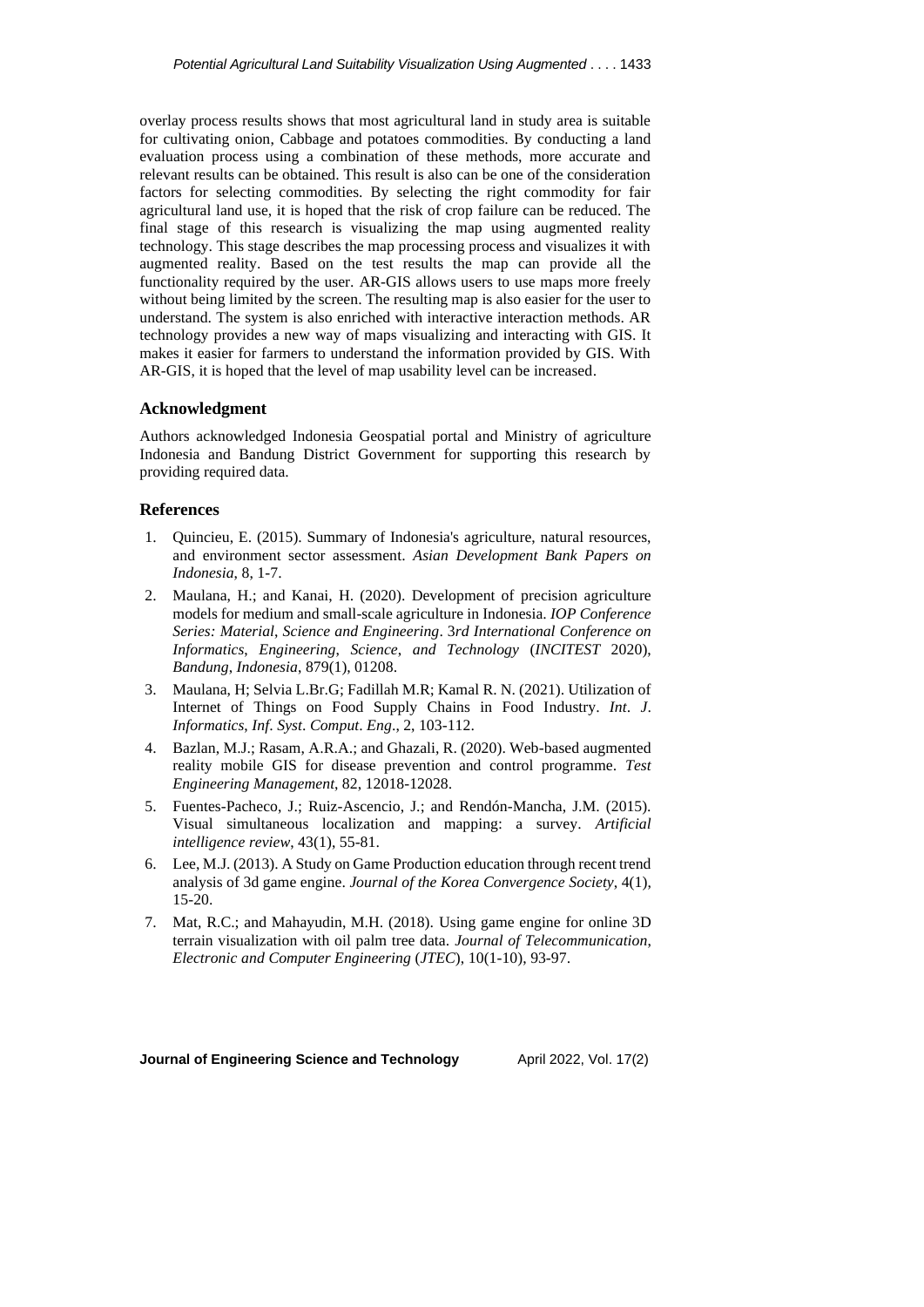- 8. Laksono, D.; and Aditya, T. (2019). Utilizing a game engine for interactive 3d topographic data visualization. *ISPRS International Journal of Geo-Information*, 8(8), 361.
- 9. Mulyani, A., Suryani, E., and Husnain, H. (2020). Pemanfaatan data sumberdaya lahan untuk pengembangan komoditas strategis di Indonesia. *Jurnal Sumberdaya Lahan*, 14(2), 79-89.
- 10. Kazemi, H.; and Akinci, H. (2018). A land use suitability model for rainfed farming by multi-criteria decision-making analysis (MCDA) and geographic information system (GIS). *Ecological Engineering*, 116, 1-6
- 11. Roslee, R.; Mickey, A.C.; Simon, N.; and Norhisham, M.N. (2017). Landslide susceptibility analysis isa using weighted overlay method WOM along the Genting Sempah to Bentong highway Pahang. *Malaysian Journal of Geosciences* (*MJG*), 1(2), 13-19.
- 12. Hassan, I.; Javed, M. A.; Asif, M.; Luqman, M.; Ahmad, S.R.; Ahmad, A.; and Hussain, B. (2020). Weighted overlay based land suitability analysis of agriculture land in Azad Jammu and Kashmir using GIS and AHP. *Pakistan Journal of Agricultural Sciences*, 57(6), 1509-1519.
- 13. Herzberg, R.; Pham, T.G.; Kappas, M., Wyss, D.; and Tran, C.T.M. (2019). Multi-criteria decision analysis for the land evaluation of potential agricultural land use types in a hilly area of Central Vietnam. *Land*, 8(6), 90.
- 14. Seyedmohammadi, J.; Sarmadian, F.; Jafarzadeh, A.A.; and McDowell, R.W. (2019). Development of a model using matter element, AHP and GIS techniques to assess the suitability of land for agriculture. *Geoderma*, 352, 80-95.
- 15. Kaur, H.P.A.L.; and Anjum, B. (2013). Agricultural commodity futures in India- a literature review. *Galaxy International Interdisciplinary Research Journal*, 1, 35-43
- 16. Muangprathub, J.; Boonnam, N.; Kajornkasirat, S.; Lekbangpong, N.; Wanichsombat, A.; and Nillaor, P. (2019). IoT and agriculture data analysis for smart farm. *Computers and Electronics in Agriculture*, 156, 467-4674
- 17. Hisyam, I. (2017). Revenue management for foodstuff production to secure domestic supply in Indonesia. *AIP Conference Proceedings*, 1855(1), 020018.
- 18. Maulana, H.; and Kanai, H. (2020). Multi-criteria decision analysis for determining potential agriculture commodities in Indonesia. *Journal Engineering*, *Science*, *and Technology*, 15, 33-40
- 19. Wang, Y.; Hong, H.; Chen, W.; Li, S.; Pamučar, D.; Gigović, L.; Drobnjak, S.; Tien Bui, D.; Duan, H. (2020). A hybrid GIS multi-criteria decision-making method for flood susceptibility mapping at Shangyou, China. *Remote Sensing*, 11(1):62-93.
- 20. Santoso, P.B.K.; Widiatmaka.; Sabiham, S.; Machfud,; and Rusastra, I.W. (2019). Land priority determination for paddy field extensification in Subang Regency - Indonesia. *IOP Conference Series Earth Environmental Science*. *International Conference on Digital Agriculture from Land to Consumers* (*ICDALC* 2018), *IPB International Convention Center* (*IICC*), *Bogor*, *Indonesia*, 335, 012023.
- 21. Jayasinghe, S.L.; Kumar, L.; and Sandamali, J. (2019). Assessment of potential land suitability for tea (Camellia sinensis (l.) o. kuntze) in Sri Lanka using a GIS-based multi-criteria approach. *Agriculture*, 9(7), 148.